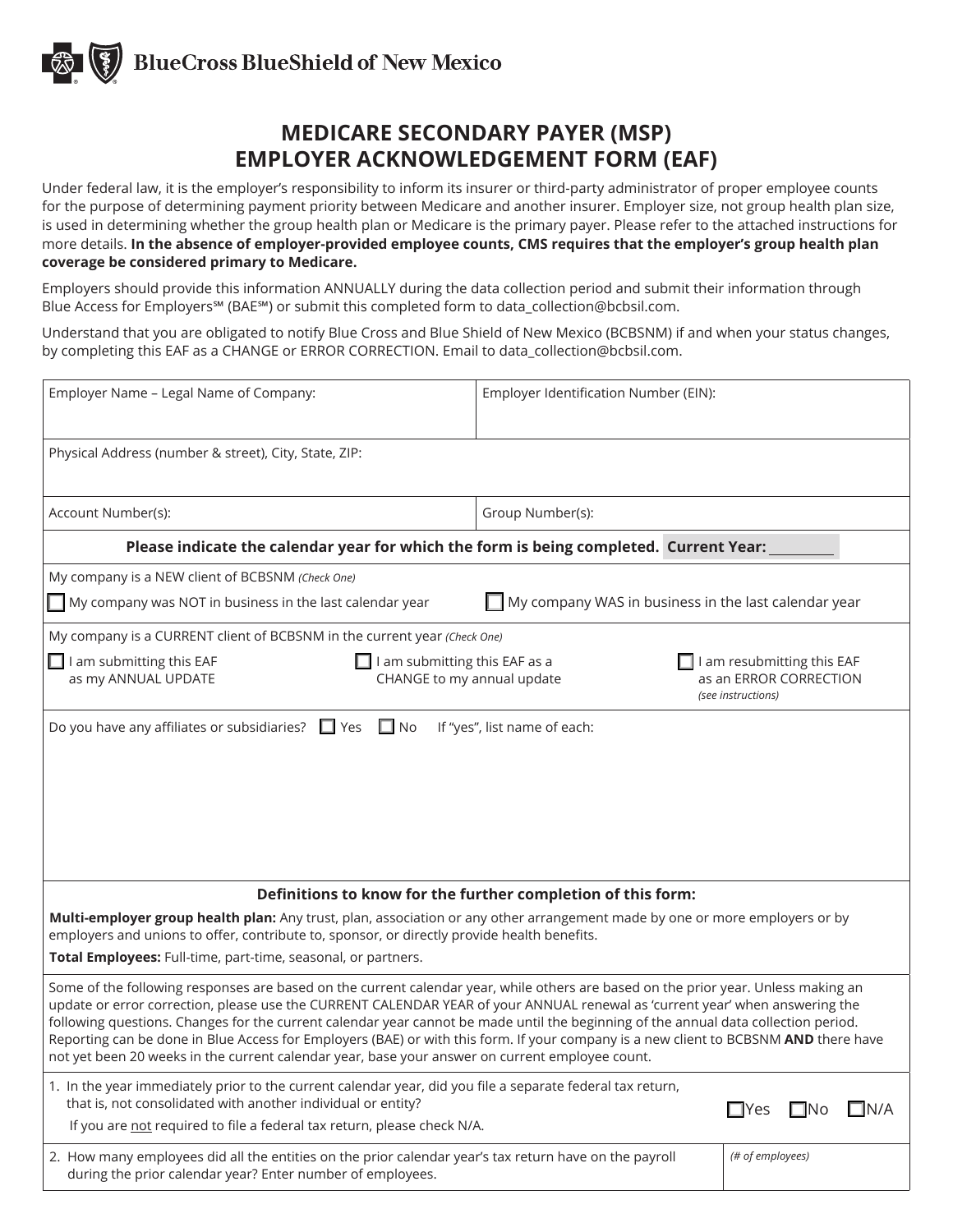| 3. Are you part of a multi-employer group health plan?                                                                                                                                                                                                 | $\Box$ Yes $\Box$    | No                                           |        |
|--------------------------------------------------------------------------------------------------------------------------------------------------------------------------------------------------------------------------------------------------------|----------------------|----------------------------------------------|--------|
| 4. Did you have 20 or more total employees for each working day in each of 20 or more calendar weeks<br>In the CURRENT calendar year?                                                                                                                  | L I Yes              | $\Box$ No                                    |        |
| . If you checked "Yes" for the current calendar year, and the threshold was met during the current year,<br>please enter the date the threshold was met here (using the mm/dd/yyyy format): ____________                                               |                      |                                              |        |
| . If you checked "No" for the current year and your answer changes to "Yes" at any time, you must<br>promptly notify BCBSNM by completing a new EAF as a CHANGE, and entering the date the<br>threshold was met above.                                 |                      |                                              |        |
| In the PRIOR calendar year?                                                                                                                                                                                                                            | $\Box$ Yes $\Box$ No |                                              |        |
| 5. In the CURRENT calendar year, are you part of a multi-employer group health plan, where any ONE<br>employer has 20 or more total employees for each working day in each of 20 or more calendar weeks?                                               | $\Box$ Yes $\Box$ No |                                              | I IN/A |
| In the PRIOR calendar year, were you part of a multi-employer group health plan, where any ONE<br>employer had 20 or more total employees for each working day in each of 20 or more calendar weeks?                                                   | $\Box$ Yes           | l INo                                        |        |
| 6. Did you have 100 or more total employees on 50 percent or more of your business days during<br>the prior calendar year?                                                                                                                             | l Yes                | $\blacksquare$ $\blacksquare$ $\blacksquare$ |        |
| 7. If you are part of a multi-employer group health plan, did any one employer that is part of the<br>multi-employer group health plan have 100 or more total employees on 50 percent or more<br>of your business days during the prior calendar year? | $\Box$ Yes           | I INO                                        | N/A    |

I understand that BCBSNM is relying on my answers to the above questions to determine whether Medicare will be the primary payer of claims for my Medicare eligible insured(s). I certify that the answers are true to the best of my knowledge and belief. I also understand that I am responsible to promptly notify BCBSNM, as indicated above, if my answers to the above questions change because we have increased the number of employees.

 $\_$  ,  $\_$  ,  $\_$  ,  $\_$  ,  $\_$  ,  $\_$  ,  $\_$  ,  $\_$  ,  $\_$  ,  $\_$  ,  $\_$  ,  $\_$  ,  $\_$  ,  $\_$  ,  $\_$  ,  $\_$  ,  $\_$  ,  $\_$  ,  $\_$  ,  $\_$  ,  $\_$ 

 $\_$  ,  $\_$  ,  $\_$  ,  $\_$  ,  $\_$  ,  $\_$  ,  $\_$  ,  $\_$  ,  $\_$  ,  $\_$  ,  $\_$  ,  $\_$  ,  $\_$  ,  $\_$  ,  $\_$  ,  $\_$  ,  $\_$  ,  $\_$  ,  $\_$  ,  $\_$  ,  $\_$ 

*Signature of company officer or authorized representative Print Name*

*Title Date*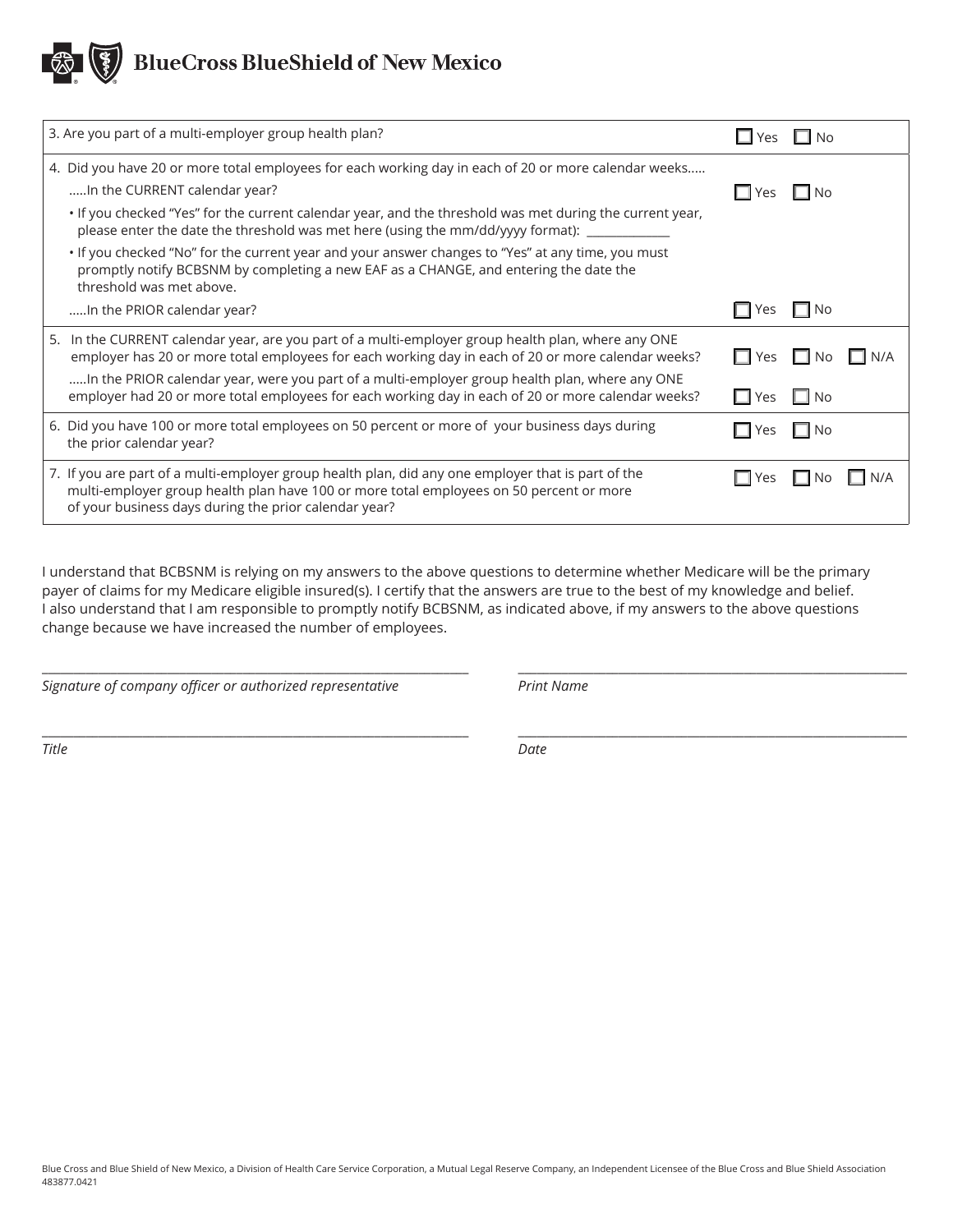

### **INSTRUCTIONS COMPLETING THE ANNUAL MSP EMPLOYER ACKNOWLEDGEMENT FORM**

#### **Important Note**

Under federal law, it is the employer's responsibility to inform its insurer or third-party administrator of proper employee counts for the purpose of determining payment priority between Medicare and another insurer. Employer size, not group health plan size, is used in determining whether the group health plan or Medicare is the primary payer. Please refer to the attached instructions for more details. **In the absence of employer-provided employee counts, CMS requires that the employer's group health plan coverage be considered primary to Medicare.**

Employers should provide this information ANNUALLY during the data collection period and submit their information through Blue Access for Employers℠ (BAE℠) or submit this completed form to data\_collection@bcbsil.com.

Understand that you are obligated to notify BCBSNM if and when your status changes, by completing this EAF as a CHANGE or ERROR CORRECTION. Email to data\_collection@bcbsil.com.

#### **Background**

When an individual is covered by both Medicare and an employer's group health plan (GHP), Medicare secondary payer (MSP) rules specify that the employer's total size, not group health plan enrollment size, is a factor in determining whether Medicare benefits are primary or secondary. Employer size is a factor in MSP order of payment determinations when the covered individual is Medicare-entitled due to either age ("working aged") or disability.

#### **Employer information — Who is the Employer?**

For MSP purposes, the employer is the legal entity that employs the employees. For example, the employer may be an individual, a partnership, or a corporation. In some situations, it may not be clear which corporation or individual is the employer for MSP purposes. In these cases, employers must use Internal Revenue Service aggregation rules provided in the Internal Revenue Code [IRC 26 U.S.C. Sections 52(a), 52(b), 414(n) (2)]. In general, these rules specify that single employers include:

- all employees of all corporations that are members of the same controlled group of corporations, and
- all employees of trades or business (whether incorporated or not), e.g., employees of partnerships, LLCs, proprietorships that are under common control.

The Centers for Medicare & Medicaid Service's (CMS) MSP Manual provides additional guidance about aggregation for affiliated service groups and religious orders, as well as authoritative information about employer size and other MSP topics. The MSP Manual is available online at https://www.cms.gov/Regulations-and-Guidance/Guidance/Manuals/Internet-Only-Manuals-IOMs-Items/ CMS019017

For purposes of this MSP EAF, please understand that you are obligated to notify BCBSNM if and when your status changes, by completing this EAF as a **CHANGE** or **ERROR CORRECTION** and email to data\_collection@bcbsil.com.

An **Error Correction** is necessary when a previous MSP EAF was submitted TIMELY during the data collection time frame and a correction is needed.

#### **Question 1 — Did you file a separate Federal Tax Return?**

If you filed a federal tax return that did not include information about any other individual or entity, check "Yes." If you filed a federal tax return consolidated with another individual or entity, check "No." If you are not required to file a federal tax return, check "N/A."

#### **Question 2 — Employer Size from Your Federal Tax Return Information**

How many employees did all the entities listed on the tax return have on the payroll (whether full-time, part-time, seasonal or partners) during the prior calendar year? It is important that you enter the total number of employees for all entities (including parent, subsidiaries and affiliated entities) listed on the tax return, since this may determine whether or not Medicare will be the primary payer of claims. Subsidiaries of foreign companies must count the number of employees of the organization worldwide.

#### **Question 3 — Are you part of a multi-employer group health plan?**

Authoritative guidance for determining multiple employer group health plan participation can be found in the Code of Federal Regulations at 29 CFR § 2510.3-37.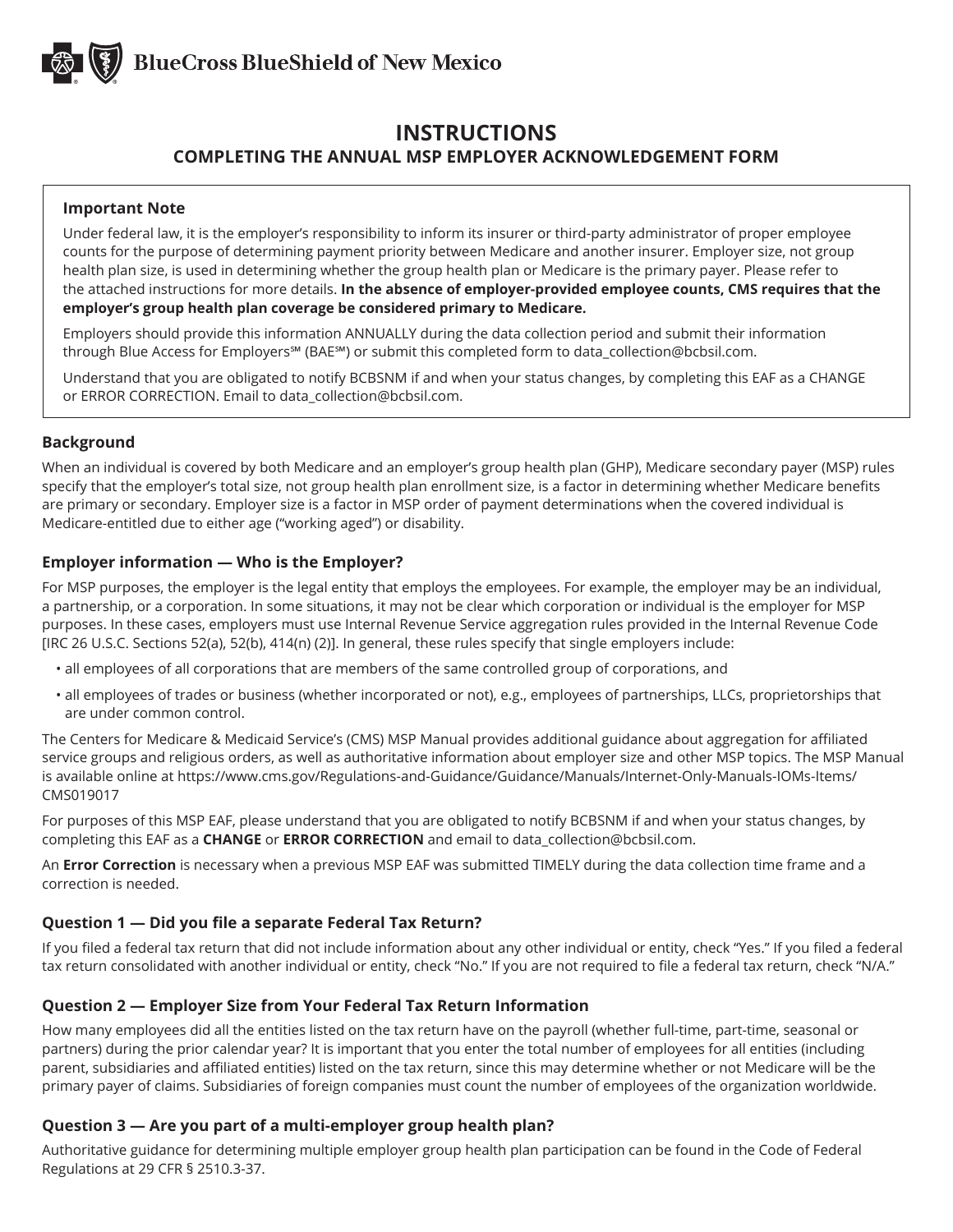#### **Questions 4 and 5 — Working Aged Rule & Employer Size**

Under the MSP "working aged" rule, Medicare is secondary to the employer's GHP coverage if the employer's size equals 20 or more employees for each working day in each of 20 or more calendar weeks in the current or prior calendar year. (Question 4 refers to this standard as "the threshold.") Note: The year of your upcoming renewal is the 'current' year. If your company is a new client to BCBSNM AND if there have not yet been 20 weeks in the current calendar year, base your answer on current employee count. Understand that you are obligated to notify BCBSNM if and when your status changes, by completing a new MSP EAF as a CHANGE and submitting it to data\_collection@bcbsil.com. This also applies to multi-employer and multiple employer group health plans in which at least one employer employs 20 or more employees.

- *Counting individuals for the "20-or-more" employer size*
	- Employees counted in the 20-or-more employer size include the total number of nationwide full-time employees, part- time employees, seasonal employees and partners who work or who are expected to report for work on a particular day.
	- Those not counted in the 20-or-more employer size include retirees, COBRA qualified beneficiaries and individuals on other continuation options, and self-employed individuals who participate in the employer's group health plan.
- *Employer size increases to 20 or more during the year*

If the employer's size was below 20 during the prior year, the employer's GHP coverage becomes primary as soon as the employer has had 20 or more employees on each working day of 20 calendar weeks of the current year. The 20 calendar weeks do not have be consecutive. Then, the employer's GHP coverage is primary for the remainder of the year and during the following year.

For example, the employer's size meets the 20-or-more employee threshold as of October 1 of the current calendar year. The employer's GHP coverage becomes primary for services provided from October 1 of the current calendar year through December 31 of the following year.

**Please note:** If you check "No" for the current year in EAF **Question 4** and your answer changes to "Yes" at any time, you must promptly notify BCBSNM by completing a new MSP form and indicating the date the change occurred in the space provided in **Question 4**.

• *Employer size fails to meet the threshold of '20 or more employees during 20 or more weeks' during the year*

If the employer's size met the threshold of 20 or more employees for each working day in each of 20 or more calendar weeks for the prior year, but during the current calendar year the employer size never meets that threshold, the employer's group health plan remains primary until the end of the current year.

For example, during the last calendar year the employer's size met the threshold of 20 or more employees for each working day in each of 20 or more calendar weeks. However, during the current calendar year the employer's size never meets this threshold. The employer's group health plan coverage remains primary through the current year, ending on December 31.

- *Individuals affected by the working aged rule*
	- The "working aged rule" applies to individuals who are Medicare-entitled due to age (age-65 or older) and
	- Are covered under their employer's GHP and have "current employment status" and the employer meets the "20-or-more" employer size requirements (above), or
	- Are covered under their spouse's (of any age) employer's GHP and the spouse has current employment status and the employer meets the "20-or-more" employer size requirements (above).

#### **Questions 6 and 7 — Disability Rule & Employer Size**

Under the MSP "disability" rule, Medicare benefits are secondary to an employer's large group health plan (LGHP) benefits when the employer size equals 100 or more full-time and/or part-time employees on 50 percent or more of the employer's business days during the prior calendar year. The business days do not have to be consecutive.

For multi-employer plans, Medicare is the secondary payer for all individuals enrolled in the plan as long as at least one of the employers employs 100 or more employees. The 100-employee threshold is not based on the aggregate number of employees of all employers. If you are a multi-employer, please keep this in mind when completing questions 6 and 7.

- *Counting individuals for the "100-or-more" employer size*
	- Employees counted in the 100-or-more employer size include the total number of nationwide full-time employees, part-time employees, seasonal employees and partners who work or are expected to report for work on a particular day.